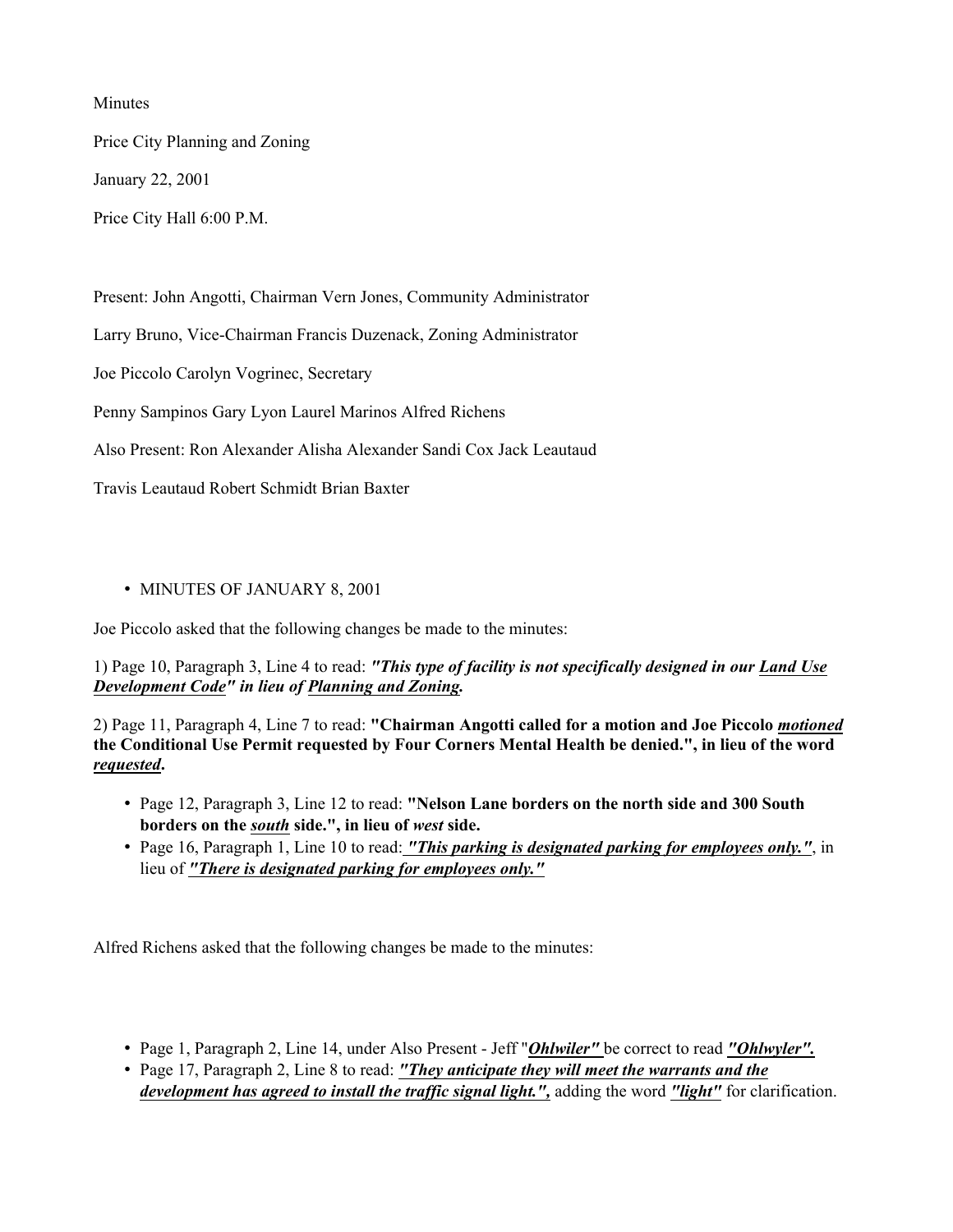Joe Piccolo then made a motion to approve the minutes of January 8, 2001 with changes as shown above. Gary Lyon seconded and the motion carried.

Price City Planning and Zoning

Minutes of January 22, 2001

Page -2-

## • HOME OCCUPIED BUSINESS

SANDI T. COX

160 SOUTH 400 EAST

#### SALES OF GEL CANDLES

Sandi Cox explained she will be selling candles on the party plan. Larry Bruno asked about inventory and she indicated she will have product samples. Vern Jones asked for the quantity of samples to be kept on hand. She told the Commission there are 48 different scents and 3 or 4 different sizes of candles, however, she cannot afford all of them because she is just beginning her business. She could possibly have 100 candles total. She will take her candles to home parties, show the products and the customers will place orders. Once the order is received, she will deliver the candles to them. She has no plans for a sign.

Joe Piccolo told Ms. Cox inventory in a Home Occupied Business is not allowed according to Land Use Development Code. Ms. Cox explained the candle samples were needed in order for her to show and sell her product to her customers, but she will not have several of each sample in her home. Mr. Piccolo said if she were to sell her sample at a party, it would become an inventoried product. Mr. Jones asked if there were any way she could offer the scents to the public without having the actual candle. Ms. Cox didn't think this would be possible. Larry Bruno asked if she would be selling the samples or taking them to the party and then back home. Ms. Cox said this would be the ideal situation, however, if, for example, someone needed a gift immediately and wanted to buy a candle that evening, she would sell it. If the Commission tells her she cannot do that, then she won't do it. Mr. Piccolo said he would like to see this application licensed as an office use only so she will know that Price City does not allow stocking inventory in a Home Occupied Business. He also indicated her address was close to a commercial district and she may want to consider finding a location in the commercial district if her business develops to that point. Ms. Cox indicated this was her goal. Gary Lyon asked if Mr. Jones or Mr. Piccolo had a quantity in mind for the samples. Mr. Piccolo indicated it was not government's job to tell someone how to run their business just as long as it falls within the rules and regulations. Ms. Cox understands what is required by Price City and will govern herself accordingly. Penny Sampinos said her sample case is not inventory and Mr. Lyon agreed, stating the guideline here is not to have any inventory on hand.

Price City Planning and Zoning

Minutes of January 22, 2001

Page -3-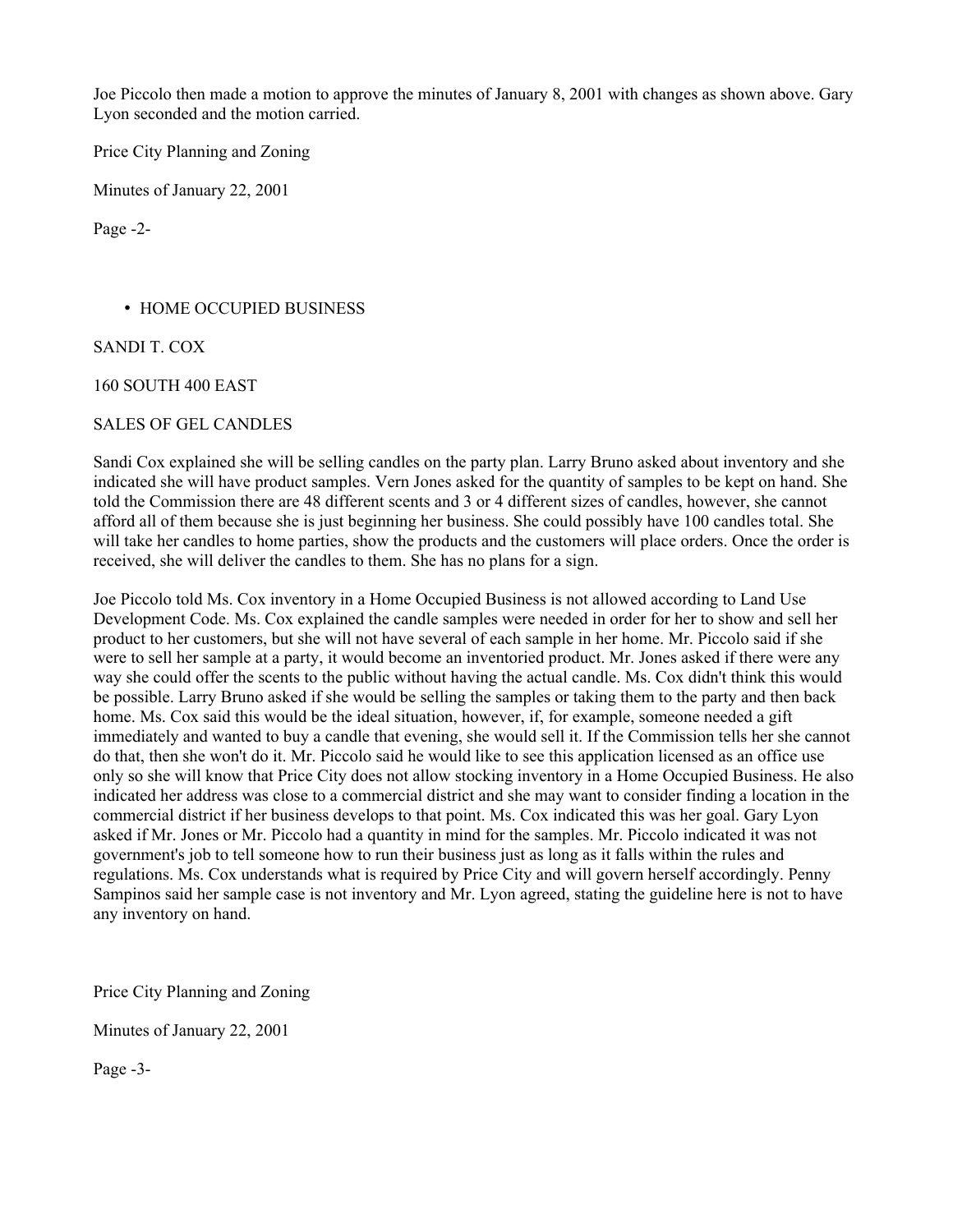## (SANDI T. COX, CONTINUED)

Joe Piccolo moved to forward a favorable recommendation to Price City Council for the Home Occupied Business - Office Use Only - Sandi T. Cox - Sales of Gel Candles. Penny Sampinos seconded and the motion carried.

# • HOME OCCUPIED BUSINESS

## TELERON COMMUNICATIONS

# 373 SOUTH 500 EAST, APT #2

# BOOK DINNER ENGAGEMENTS VIA COMPUTER

#### RONALD O. ALEXANDER

Mr. Alexander explained he uses his home as an office only and a computer and telephone for his business. He uses a computer to draw tickets used for drawings for dinner engagements. Peczuh Printing then prints them. The client enters the drawing at participating businesses and Mr. Alexander then uses his phone by calling the prospective client concerning the drawing. He lets him know he has won a free dinner for he and his wife and gives him the needed information.. There were no questions or concerns and Alfred Richens moved to forward a favorable recommendation for the Home Occupied Business of Teleron Communications. Laurel Marinos seconded and the motion carried.

#### • CONDITIONAL USE PERMIT

#### SINGLE LOT SUBDIVISION

#### 1721 EAST 500 SOUTH

#### TRAVIS LEAUTAUD

Mr. Leautaud came before the Commission to request a single lot division. Joe Piccolo asked if the property had already been subdivided previously. Mr. Leautaud indicated that it had, but he would like to split the home property from the farm. Francis Duzenack explained the previous request was a Conditional Use Permit to place a second home on a parcel of property because of the farm aspect of it. The Land Development Code lets us do that and at the time, he didn't want to subdivide a second lot off - they just wanted to add a second dwelling on a seven or eight acre parcel. Now they want to split off the parcel where Travis's house sits and, under State Law, it requires a recommendation from the Planning Commission, approval from City

Price City Planning and Zoning

Minutes of January 22, 2001

Page -4-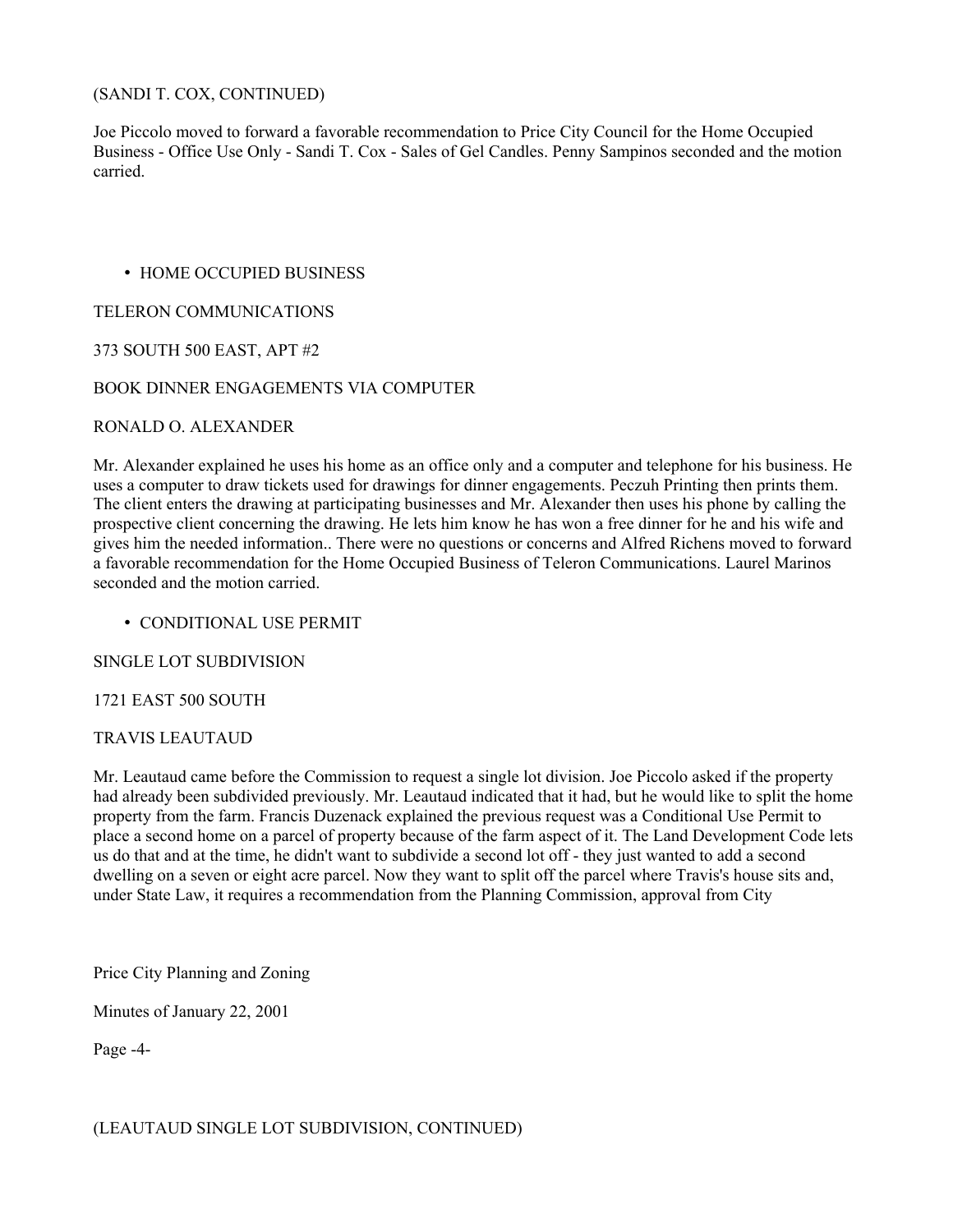Council. and must be noted in the deed and recorded in the Recorders Office. The zoning will remain as it is currently. There was a recent zone change in that area and it is now zoned SF-8000 and includes this piece of property. The zone change extends to the Price Canal on the east boundary and to 500 South - Fausett Lane on the south boundary. There were no further questions or concerns and Larry Bruno moved to forward a favorable recommendation to Price City Council for the Conditional Use Permit - Single Lot Subdivision for Travis Leautaud. Penny Sampinos seconded and the motion carried.

## • CONDITIONAL USE PERMIT - BUSINESS AND SIGNS

## SMITH'S FOOD AND DRUG

## 955 EAST MAIN

# SMITH'S CONOCO STATION

# ROBERT SCHMIDT, AGENT

Mr. Schmidt appeared before the Commission representing the Smith's Conoco Station. He came for Concept Approval and is returning for further approvals. He recently spoke with Dale Stapley of UDOT and Price City Engineer Gary Sonntag regarding the driveway access on the side. Gary would like to see some type of control placed on the west side of the site and recommends closing the west driveway. Smith's would like to propose something a little bit different. They understand traffic already uses that side significantly to cut through the block from 100 North and Main Street. As it stands now, they cut through the parking lot and existing traffic because of the layout of the McDonalds Property. They are forced to go around McDonalds. They would like to propose a safer condition for the customers of Smith's. They would like to make one modification by installing an island on the west side and keep the west side driveway open, with the intent of keeping those people that cut through, away from the parking area and on the west side. They also intend to do some modifications to slow people down and not allow the area to be used as a straight shot or highspeed beltway through Smith's Parking Lot, and keeping those cars away from Smith's customers. Mr. Schmidt then presented the new plan and gave explanation as to how the proposed modifications will work. It's their opinion that the gas station or whatever

Price City Planning and Zoning

Minutes of January 22, 2001

Page -5-

# (SMITH'S CONOCO STATION, CONTINUED)

they do on the McDonald's property isn't going to stop that flow of traffic - they will still use it. But, if they can make it safer, it will be beneficial.

Alfred Richens asked how much sight distance there would be from one of the pump islands to people coming through and pulling out to exit on the west side. Mr. Schmidt indicated it would be in excess of 50 feet. Joe Piccolo asked if the west driveway exited onto Main Street Only. Mr. Schmidt said yes and they propose it remain an exit only. It will be striped and signed. Gary Lyon asked if people with a boat and motor home pull into the gas station, will there be adequate measurements to accommodate the big rigs, even with the traffic coming through on the west side. Mr. Schmidt said they should be able to get in and make the turn and come through without problems. Mr. Lyon feels Mr. Sonntag and Police Chief Aleck Shilaos should take a look at the new plan.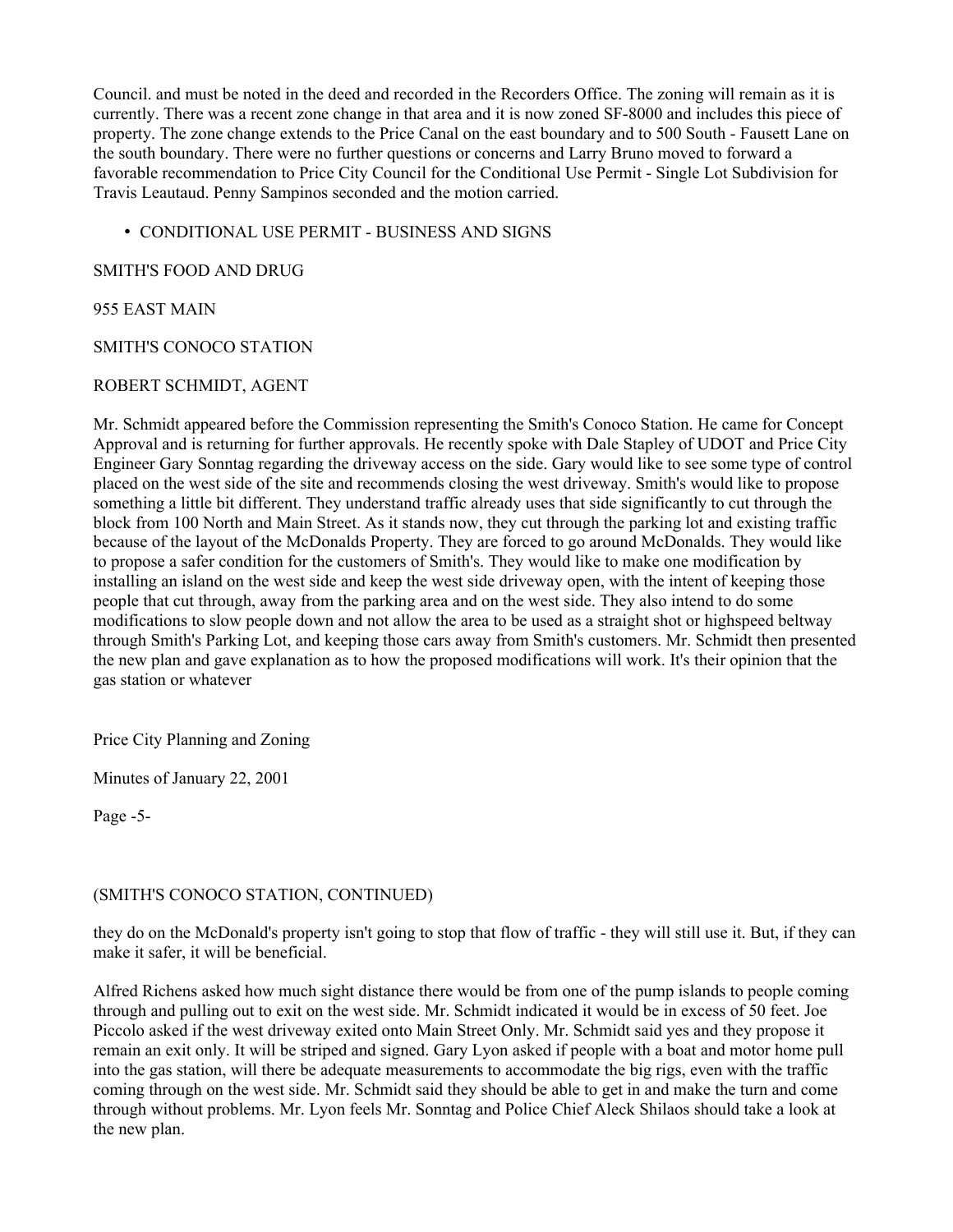There was a short discussion on what could actually be done to control the traffic going through the shopping center. Vern Jones asked if there had been any discussion on the closure of the east driveway that is shown and moving down farther to the east and using that driveway. That would quiet traffic more than any one given thing. Mr. Schmidt indicated there had been no discussion on this point, but feels that change might discourage access to the stores. Joe Piccolo recommended looking at the road running behind the stores with the possibility of making it a one-way road. He feels when one access is eliminated and another provided, traffic will use the one which has been provided. Larry Bruno asked the distance between the new island and the parking stalls. Mr. Schmidt indicated it is 25 or 30 feet, more than adequate. Typically, they use 24 feet between parking rows and 30 feet, if it is a main thoroughfare within a parking lot. Mr. Jones asked for clarification on the east boundary line and was told the road is open all along there

Understanding there are concerns with the traffic, Mr. Schmidt requested Preliminary and Final Approval for this project, subject to approval of the new configuration by Price City Engineer Gary Sonntag. Dale Stapley of UDOT indicated that since it is an existing one way access, and if it is left as a one-way access, he can live with it. Vern Jones asked Mr. Schmidt if he is aware of the after hours congregation problem in that vicinity. Eliminating one driveway and moving into a single driveway where you are channeled into the

Price City Planning and Zoning

Minutes of January 22, 2001

Page -6-

# (SMITH'S CONOCO STATION, CONTINUED)

middle of the parking lot would disburse or slow down that type of activity. Alfred Richens indicated there will be congestion when someone pulls in the west lane, holding up traffic until they can turn left across two lanes of traffic onto the main highway. Mr. Schmidt said It won't adversely affect the business, but it may affect someone who may want to come through the west lane. The sign information for this project has been submitted and meets all requirements.

Mr. Richens feels since the Price City Engineer had not yet reviewed this plan, he should do this before it is sent to Price City Council. Mr. Schmidt indicated the sale of this property has not yet closed and closing is subject to final site plan agreement, so there is a time line on this project. Mr. Piccolo feels this project should not be held up and perhaps some latitude should be allowed. Following discussion, Joe Piccolo made a motion to forward a favorable recommendation to Price City Council for the Conditional Use Permit for Smith's Conoco Station - Business and Sign on the Preliminary Plan as presented, with the suggestion that, with the Price City Engineer's reviewed recommendation, pertaining to the westerly drive way on the property, the Price City Council contemplate a Final Approval, . Larry Bruno seconded and the motion carried.

• STAFF

■ Community Administrator Vern Jones told the Commission that, at the last City Council Meeting, there was some discussion on the repair businesses within Price City. The Price City Council has asked Mr. Jones to chair a committee to study the matter and return with a recommendation on how to handle those repair businesses. This will include any type of repair business because they are in conflict with our business code and may or may not be allowed. The committee will look at the issue and determine whether or not they want this